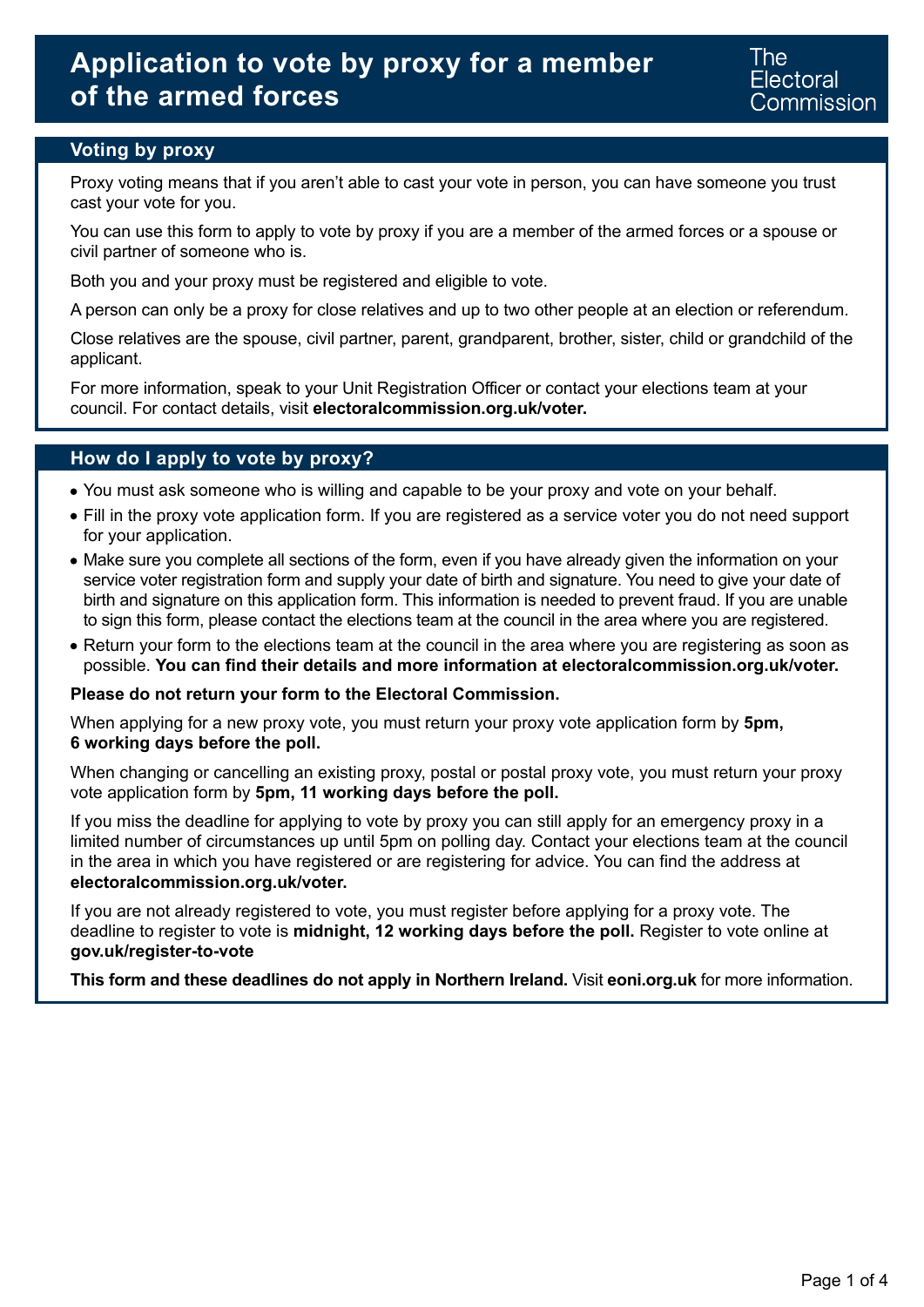### **What happens after I've returned this form?**

- Your proxy must go to your polling station to vote. If your proxy cannot get to the polling station, they can apply to vote for you by post. They can apply to do this by **5pm, 11 working days before the poll**. They can contact the elections team at your council for more details and to request a further application form. For contact details, go to **[electoralcommission.org.uk/voter.](https://www.electoralcommission.org.uk/i-am-a/voter)**
- Your proxy will be sent a proxy poll card telling them where and when to vote on your behalf.
- You should let your proxy know how you want them to vote on your behalf, for example, which candidate, party or outcome.
- If it turns out that you are able to go to the polling station on polling day, you can vote in person as long as your proxy has not already done so, or has not applied to vote for you by post.

#### **Privacy statement**

We collect information under the legal basis of a task carried out in the public interest, as set out in the Representation of the People Act 1983 and related regulations. We will look after personal information securely and follow data protection legislation.

If you opted-out of the open register we will only use the information you give us for electoral purposes, including matching it against other sources of data to support the electoral register. We will not give personal information to anyone else, unless we have to by law. The law requires us to share your information with candidates, political parties and campaigners for democratic engagement purposes and credit reference agencies to check your identity when you apply for credit.

If you have not opted-out of the open register your name and address can be bought by anyone and used for lots of purposes, including direct marketing.

The Electoral Registration Officer is the Controller. For further information relating to the processing of personal data you should refer to their privacy notice on their website. You can find their website address and contact details at **[electoralcommission.org.uk/voter.](https://www.electoralcommission.org.uk/i-am-a/voter)**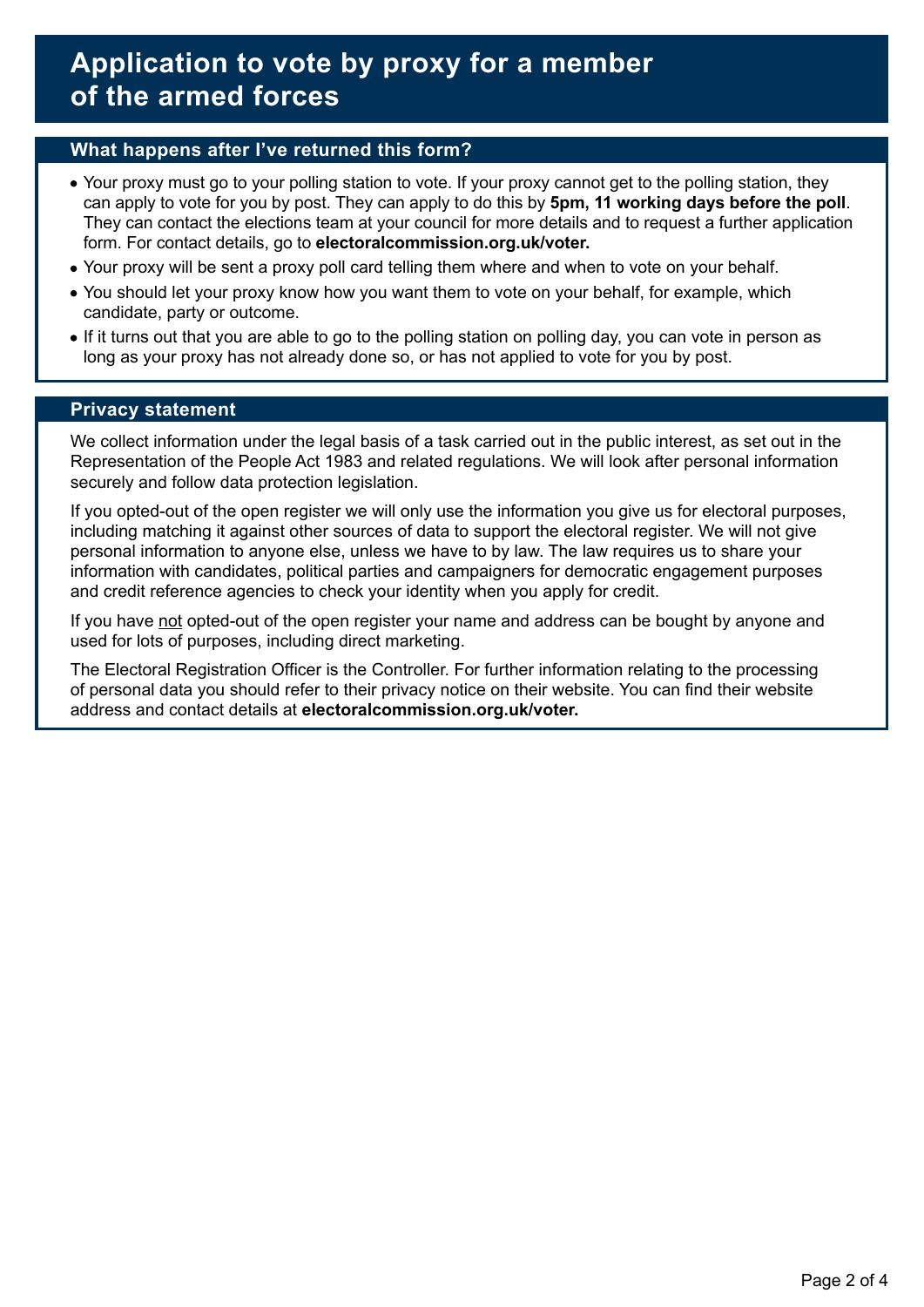## **Only one person can apply to vote by proxy using this form**

Please write in black ink and use CAPITAL LETTERS. When you have completed every section and signed the form yourself, send it to your elections team at your council. You can find their address at **[electoralcommission.org.uk/voter.](https://www.electoralcommission.org.uk/i-am-a/voter)** 

| <b>About you</b>                                                                                            | About your proxy (the person you<br>3 <sup>1</sup><br>have chosen to vote on your behalf) |
|-------------------------------------------------------------------------------------------------------------|-------------------------------------------------------------------------------------------|
| Surname                                                                                                     | Full name                                                                                 |
| First name(s) (in full)                                                                                     | Family relationship (if any)                                                              |
| Current address (used for correspondence)                                                                   | <b>Full address</b>                                                                       |
|                                                                                                             |                                                                                           |
| Postcode                                                                                                    |                                                                                           |
| Phone number (optional) include country code                                                                | Postcode<br>Phone number (optional)                                                       |
| Email (optional)                                                                                            | Email (optional)                                                                          |
| Providing an email and phone number gives a<br>quick and easy way to contact you about your<br>application. |                                                                                           |
|                                                                                                             | 4 How long do you want a proxy vote for?                                                  |
| <b>UK registration address</b><br>$\overline{2}$                                                            | I want to vote by proxy (tick one box only):                                              |
| The address where you are registered to vote<br>in the UK.                                                  | until further notice (while I am registered<br>as a service voter)                        |
|                                                                                                             | for the elections/referendums to be held on                                               |
|                                                                                                             | M M<br>Y Y Y Y<br>D D                                                                     |
| Postcode                                                                                                    | for the period<br>from<br>Y<br>Υ<br>D<br>м<br>м<br>D                                      |
|                                                                                                             | to<br>Y Y Y Y<br>M M<br>D D                                                               |